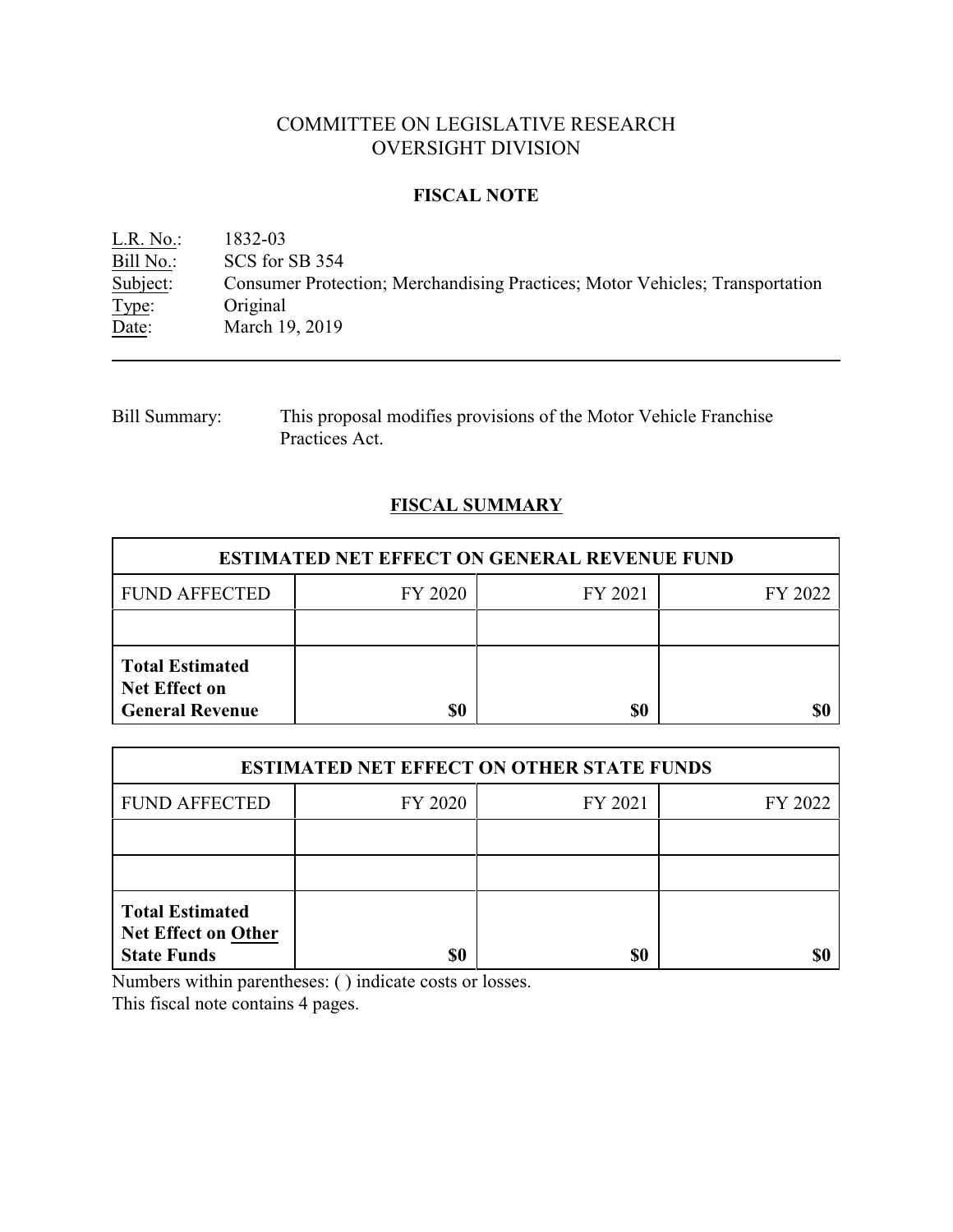L.R. No. 1832-03 Bill No. SCS for SB 354 Page 2 of 4 March 19, 2019

| <b>ESTIMATED NET EFFECT ON FEDERAL FUNDS</b>                        |         |         |         |  |
|---------------------------------------------------------------------|---------|---------|---------|--|
| <b>FUND AFFECTED</b>                                                | FY 2020 | FY 2021 | FY 2022 |  |
|                                                                     |         |         |         |  |
|                                                                     |         |         |         |  |
| <b>Total Estimated</b><br>Net Effect on All<br><b>Federal Funds</b> | \$0     | \$0     |         |  |

| <b>ESTIMATED NET EFFECT ON FULL TIME EQUIVALENT (FTE)</b>    |         |         |         |  |
|--------------------------------------------------------------|---------|---------|---------|--|
| <b>FUND AFFECTED</b>                                         | FY 2020 | FY 2021 | FY 2022 |  |
|                                                              |         |         |         |  |
|                                                              |         |         |         |  |
| <b>Total Estimated</b><br><b>Net Effect on</b><br><b>FTE</b> |         |         |         |  |

 $\Box$  Estimated Net Effect (expenditures or reduced revenues) expected to exceed \$100,000 in any of the three fiscal years after implementation of the act.

| <b>ESTIMATED NET EFFECT ON LOCAL FUNDS</b> |         |         |         |
|--------------------------------------------|---------|---------|---------|
| FUND AFFECTED                              | FY 2020 | FY 2021 | FY 2022 |
| Local Government                           | \$0     | \$0     | \$0     |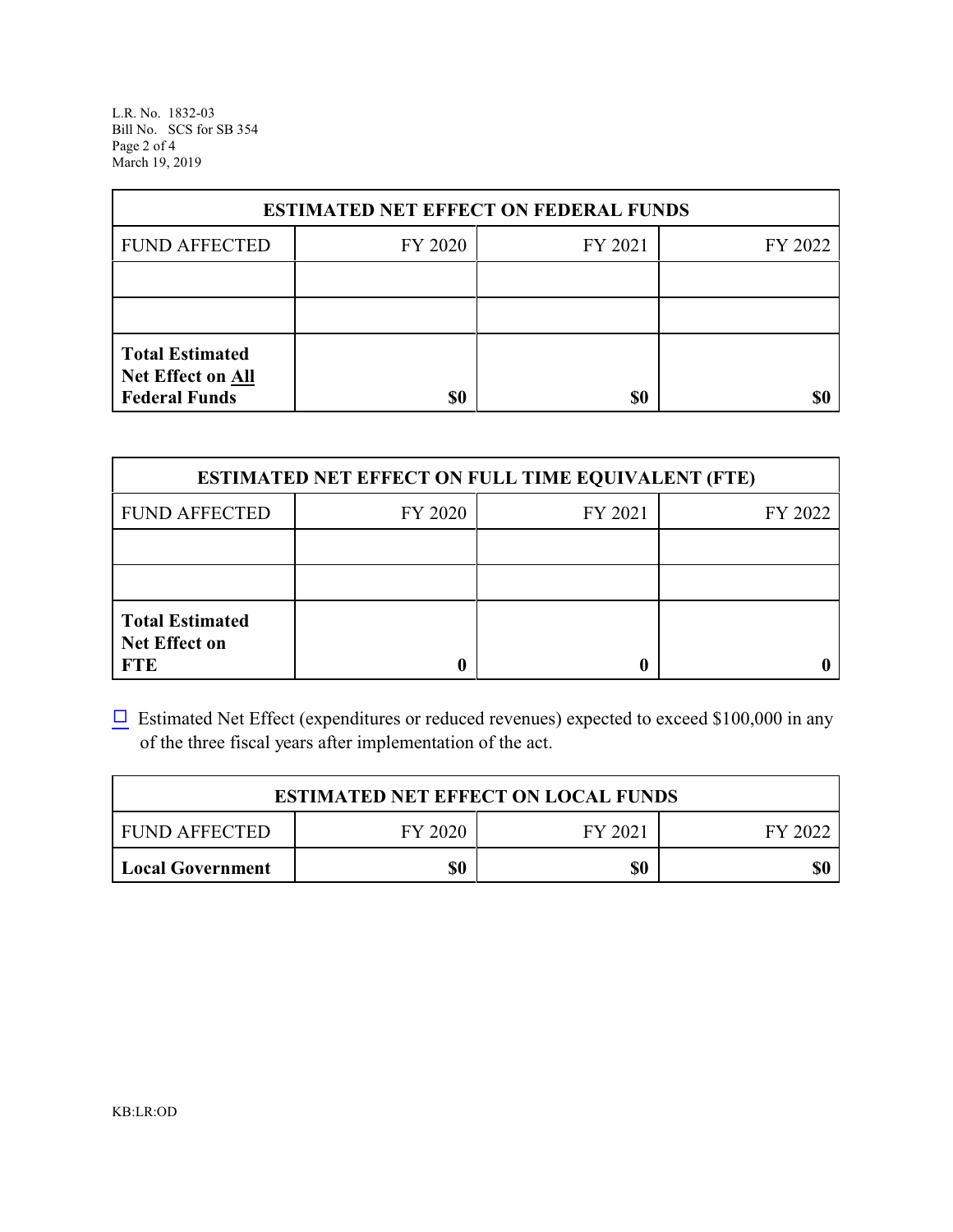L.R. No. 1832-03 Bill No. SCS for SB 354 Page 3 of 4 March 19, 2019

### **FISCAL ANALYSIS**

### ASSUMPTION

Officials from the **Department of Transportation**, **Department of Revenue** and **Attorney General's Office** each assume the proposal will have no fiscal impact on their respective organizations.

**Oversight** notes that the agencies mentioned above have stated the proposal would not have a direct fiscal impact on their organization. Oversight does not have any information to the contrary. Therefore, Oversight will reflect a zero impact on the fiscal note for these agencies.

| FISCAL IMPACT - State Government | FY 2020<br>$(10 \text{ Mo.})$ | FY 2021    | FY 2022    |
|----------------------------------|-------------------------------|------------|------------|
|                                  | <u>\$0</u>                    | <u>\$0</u> | <u>\$0</u> |
| FISCAL IMPACT - Local Government | FY 2020<br>$(10 \text{ Mo.})$ | FY 2021    | FY 2022    |
|                                  | <u>\$0</u>                    | \$0        | <u>\$0</u> |

#### FISCAL IMPACT - Small Business

Small business franchisees may be impacted by this proposal.

#### FISCAL DESCRIPTION

The proposed legislation appears to have no direct fiscal impact.

This legislation is not federally mandated, would not duplicate any other program and would not require additional capital improvements or rental space.